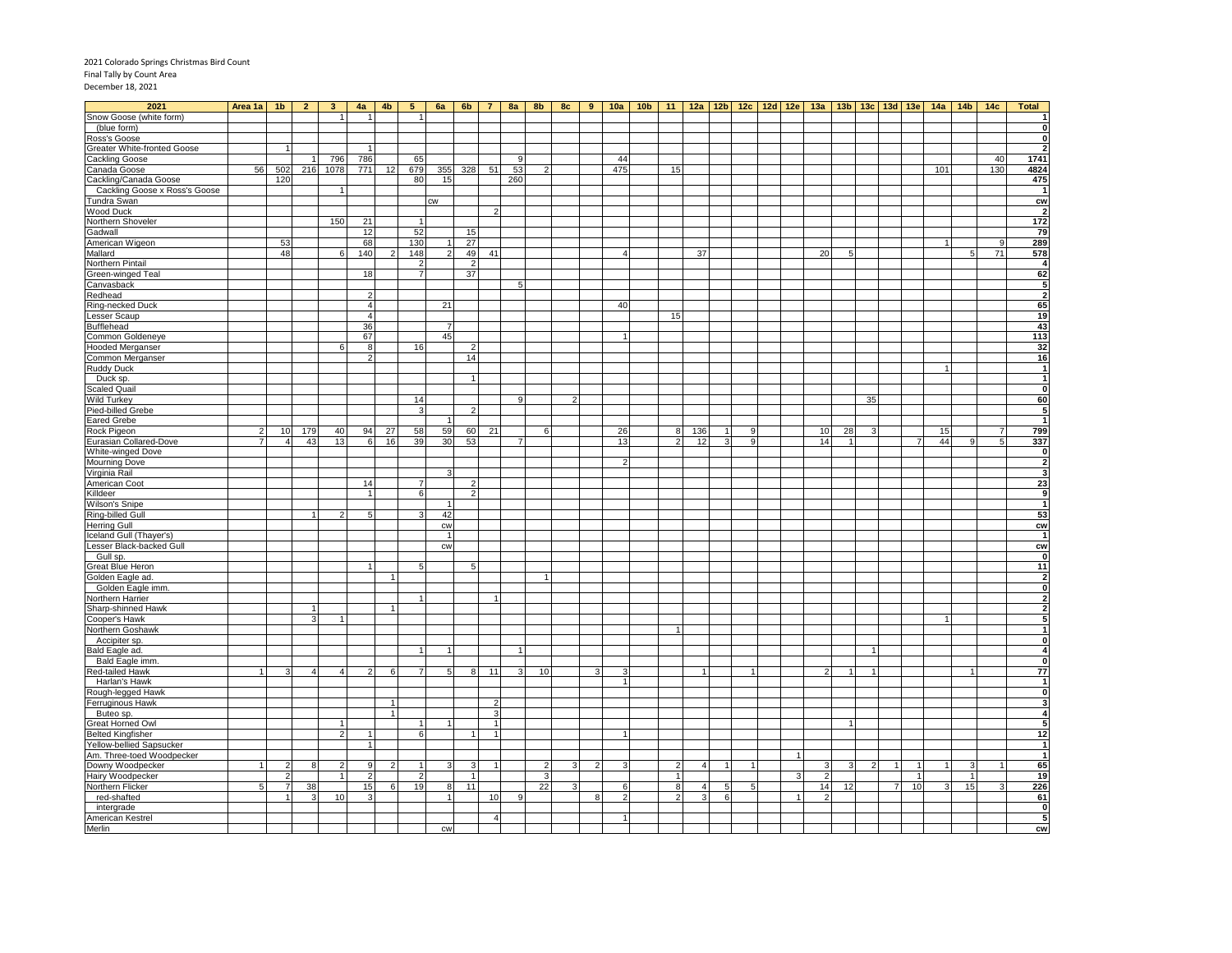# 2021 Colorado Springs Christmas Bird Count Final Tally by Count Area December 18, 2021

| Prairie Falcon                                |                     |                        |                |                |               |                 |                |                      |     |                |                          |                      |                 |                                  |                       |                 |                |          |                      |                        |                |                       |                                   |                |                      |                       |                |                        |                 |                      | $\overline{\mathbf{2}}$                            |
|-----------------------------------------------|---------------------|------------------------|----------------|----------------|---------------|-----------------|----------------|----------------------|-----|----------------|--------------------------|----------------------|-----------------|----------------------------------|-----------------------|-----------------|----------------|----------|----------------------|------------------------|----------------|-----------------------|-----------------------------------|----------------|----------------------|-----------------------|----------------|------------------------|-----------------|----------------------|----------------------------------------------------|
| Say's Phoebe                                  |                     |                        |                |                |               |                 |                |                      |     |                |                          |                      |                 |                                  |                       |                 |                |          |                      |                        |                |                       |                                   |                |                      |                       |                |                        |                 |                      | $\overline{\mathbf{1}}$                            |
| Northern Shrike                               |                     |                        |                |                |               |                 |                | $\mathbf{1}$         |     |                |                          |                      |                 | CW                               |                       |                 |                |          |                      |                        |                |                       |                                   |                |                      |                       |                |                        |                 |                      | $\overline{2}$                                     |
| Shrike sp.                                    |                     |                        |                |                |               |                 |                |                      |     |                |                          |                      |                 |                                  |                       |                 |                |          |                      |                        |                |                       |                                   |                |                      |                       |                |                        |                 |                      | -1                                                 |
| Steller's Jay                                 |                     |                        |                | 10             |               |                 |                |                      |     | 6              |                          | 46                   | 21              | 5                                |                       |                 | 46             | 54       |                      | 2                      | $\mathcal{P}$  | $\overline{4}$        | 15                                | 24             |                      | 14<br>$\overline{2}$  |                |                        |                 |                      | 260                                                |
| <b>Blue Jay</b><br>Woodhouse's Scrub-Jay      | 4<br>$\overline{7}$ |                        | 23<br>20       | 13<br>3        |               | 5               |                | 8                    | -5  | 6<br>13        | 5<br>8                   | $\overline{4}$<br>90 | 3<br>3          | 6<br>10                          | $\overline{a}$        |                 | 9<br>45        | 17<br>24 | 14                   | 3<br>3                 | 2              |                       | 29                                | 9<br>94        | $6 \mid$             | 40                    | $\overline{4}$ |                        | 8               | 3<br>18              | 175<br>416                                         |
| Clark's Nutcracker                            |                     |                        |                |                |               |                 |                |                      |     |                |                          |                      |                 |                                  |                       |                 |                |          |                      |                        |                |                       |                                   |                |                      |                       |                |                        |                 |                      | $\overline{0}$                                     |
| <b>Black-billed Magpie</b>                    | 46                  |                        | 31             | 37             |               |                 | 13             | 12                   |     | 32             | 18                       | 50                   |                 | 13                               | 17                    |                 | 31             | 35       | 33                   | 40                     |                | $\boldsymbol{\Delta}$ | 39                                | 102            | 6                    | 16                    | 23             | 23                     | $\overline{7}$  |                      | 644                                                |
| American Crow                                 | 28                  | 16                     | 80             | 19             | 20            | 6               | 31             | 8                    | 15  | 31             | $\boldsymbol{\Delta}$    | 10                   |                 |                                  | 11                    |                 |                | 22       | 12                   | 18                     |                |                       | 33                                | 10             | 3                    |                       | 5              | 11                     | 6               | 39                   | 447                                                |
| Common Raven                                  |                     |                        | $\Delta$       | 5              | $\mathcal{P}$ |                 | $\mathcal{P}$  | $\overline{7}$       |     | 34             |                          | 16                   |                 |                                  |                       |                 | 11             |          |                      |                        |                | ٩                     |                                   | 17             | 4 <sup>1</sup>       | ß                     | $\mathbf{1}$   |                        | $\overline{2}$  |                      | 132                                                |
| American Crow/Common Raven                    |                     |                        |                |                |               |                 |                |                      |     |                |                          |                      |                 |                                  |                       |                 |                |          |                      |                        |                |                       |                                   |                |                      |                       |                |                        |                 |                      | $\overline{1}$                                     |
| Horned Lark                                   |                     |                        |                |                |               |                 |                | 65                   |     |                |                          |                      |                 |                                  |                       |                 |                |          |                      |                        |                |                       |                                   |                |                      |                       |                |                        |                 |                      | 65                                                 |
| Black-capped Chickadee                        | 6                   | 15                     | 50             | 18             | 16            | $\overline{4}$  | 10             | 8                    | 6   |                |                          | 26                   | $\overline{2}$  | 19                               | 33                    |                 | 19             | 25       | Q                    |                        |                | $\overline{4}$        | 29                                | 5              |                      | 9                     | 9              | 11                     | 18              | 27                   | 390                                                |
| Mountain Chickadee                            |                     |                        | 28             | 4 <sup>1</sup> |               |                 |                |                      |     |                |                          | 3                    | $\mathcal{P}$   | $\mathcal{D}$                    |                       |                 | 15             | 17       |                      |                        | $\overline{2}$ | 18                    | 13                                | 12             |                      | $\overline{4}$        | $\mathbf{1}$   |                        | $\mathcal{D}$   | 3                    | 136                                                |
| Chickadee sp.                                 |                     |                        |                |                |               |                 |                |                      |     |                |                          |                      |                 |                                  |                       |                 | 5              |          |                      |                        |                |                       |                                   |                |                      |                       |                |                        |                 |                      | $\overline{\phantom{a}}$                           |
| Juniper Titmouse                              |                     |                        |                |                |               |                 |                |                      |     |                |                          |                      |                 |                                  |                       |                 |                |          |                      |                        |                |                       |                                   |                |                      | 3                     |                |                        |                 |                      | $\overline{\mathbf{3}}$                            |
| <b>Bushtit</b>                                |                     | 15                     | 46             | 43             | 9             | 12              |                |                      | 14  |                |                          |                      |                 |                                  | 13                    |                 |                | 42       |                      |                        |                |                       | 45                                | 14             |                      | 22                    |                |                        | 20              | 32                   | 331                                                |
| Red-breasted Nuthatch                         |                     |                        |                |                |               |                 |                |                      |     |                |                          |                      |                 |                                  |                       |                 | $\overline{2}$ | з        |                      |                        |                | -1                    |                                   | $\overline{1}$ |                      |                       |                |                        |                 |                      | 16                                                 |
| White-breasted Nuthatch                       |                     | $\boldsymbol{\Lambda}$ | $\overline{a}$ | 5              | 12            |                 |                | 2                    | 4   |                |                          | 2                    | 10 <sup>1</sup> | 6                                |                       |                 | 9              | 12       |                      |                        |                | 5                     | 9                                 | 10             |                      | 4                     |                |                        | $\overline{4}$  |                      | 115                                                |
| "Interior West" group                         |                     |                        |                |                |               |                 |                | $\mathcal{P}$        |     |                |                          |                      |                 |                                  | 8                     |                 |                |          |                      |                        |                |                       |                                   |                |                      |                       | $\mathcal{P}$  |                        |                 |                      | 16                                                 |
| Pygmy Nuthatch                                |                     |                        | 11             |                | 10            |                 |                |                      |     |                |                          | 43                   | 15              |                                  | 17                    |                 | 60             |          |                      |                        |                | 14                    | 10                                |                |                      |                       |                |                        |                 |                      | 203                                                |
| Nuthatch sp.                                  |                     |                        |                |                |               |                 |                |                      |     |                |                          |                      |                 |                                  |                       |                 |                |          |                      |                        |                |                       |                                   |                |                      |                       |                |                        |                 |                      | $\overline{1}$                                     |
| <b>Brown Creeper</b>                          |                     |                        |                |                |               |                 |                | $\blacktriangleleft$ |     |                |                          |                      |                 |                                  |                       |                 |                |          |                      |                        |                | $\overline{A}$        |                                   |                |                      |                       |                |                        |                 |                      | 10                                                 |
| Canyon Wren                                   |                     |                        |                |                |               |                 |                |                      |     |                |                          |                      |                 |                                  |                       |                 |                |          |                      |                        |                |                       |                                   |                |                      |                       |                |                        |                 |                      | $\pmb{0}$                                          |
| American Dipper                               |                     |                        |                |                |               |                 |                |                      |     |                |                          |                      |                 |                                  |                       |                 |                |          |                      |                        |                |                       |                                   |                |                      |                       |                |                        |                 |                      | $\mathbf{1}$                                       |
| Golden-crowned Kinglet                        |                     |                        |                |                |               |                 |                |                      |     |                |                          |                      |                 |                                  |                       |                 |                |          |                      |                        |                |                       |                                   |                |                      |                       |                |                        |                 |                      | $\overline{\mathbf{0}}$<br>$\overline{\mathbf{8}}$ |
| <b>Ruby-crowned Kinglet</b>                   |                     |                        |                |                |               |                 |                |                      | 5   |                | 5                        | 3                    |                 |                                  |                       |                 |                |          |                      |                        |                |                       |                                   |                |                      |                       |                |                        |                 |                      |                                                    |
| <b>Western Bluebird</b>                       | <b>CW</b>           |                        |                |                |               |                 |                |                      |     |                |                          |                      |                 |                                  |                       |                 |                |          |                      |                        |                |                       |                                   |                |                      |                       |                |                        |                 |                      | 8<br>$\overline{\mathbf{1}}$                       |
| Mountain Bluebird                             |                     |                        |                |                |               |                 |                | 2                    |     |                |                          | 2                    |                 |                                  |                       |                 |                |          |                      |                        |                |                       |                                   |                |                      |                       |                |                        |                 |                      | 164                                                |
| <b>Townsend's Solitaire</b><br>American Robin | 12                  | 5                      | 19<br>65       | 21             | 40            |                 |                | 3                    |     | 9              | $\overline{\phantom{a}}$ | 3                    | 42              | 5<br>6                           | 6                     |                 |                | 15       | 10<br>$\overline{4}$ |                        |                |                       | 6<br>10                           | 54<br>96       | 9 <sub>l</sub><br>18 | 11<br>18              | 23             |                        |                 | $\overline{4}$<br>29 | 435                                                |
| <b>European Starling</b>                      |                     | 33                     |                | 22             | 34            | 21              | $\overline{4}$ | 110                  | 46  | 35             | 52                       |                      |                 | 25                               | 14                    |                 |                |          |                      |                        |                |                       |                                   |                |                      |                       |                |                        |                 | $\overline{2}$       | 417                                                |
| <b>Cedar Waxwing</b>                          |                     |                        | 32             | 60             |               |                 |                |                      |     |                |                          |                      |                 |                                  |                       |                 |                |          |                      | 14                     |                |                       | 25                                | 6              |                      |                       |                |                        |                 |                      | 124                                                |
| <b>House Sparrow</b>                          | 14                  | 15                     | 15             | 20             | 8             | 9               | 6              | $\mathbf{1}$         |     |                |                          |                      |                 | $\overline{4}$                   |                       |                 |                |          |                      |                        |                |                       | 5                                 | 8              |                      |                       |                |                        | 6               |                      | $117$                                              |
| American Pipit                                |                     |                        |                |                |               |                 |                |                      |     |                |                          |                      |                 |                                  |                       |                 |                |          |                      |                        |                |                       |                                   |                |                      |                       |                |                        |                 |                      | 3                                                  |
| <b>Evening Grosbeak</b>                       |                     |                        |                |                |               |                 |                |                      |     |                |                          |                      |                 |                                  |                       |                 |                |          |                      |                        |                |                       |                                   |                |                      |                       |                |                        |                 |                      | 13                                                 |
| <b>House Finch</b>                            | 27                  | 40                     | 246            | 45             | 72            | 56              | 59             | 40                   | 120 | 13             | 32                       | 15                   | 14              | 35                               | 40                    |                 | 15             | 40       | 21                   | 33                     |                | 23                    | 81                                | 22             |                      | 17                    | 27             | 15                     | 38              | 39                   | 1228                                               |
| Cassin's Finch                                |                     |                        |                |                |               |                 |                |                      |     |                |                          |                      |                 |                                  |                       |                 |                |          |                      |                        |                |                       |                                   | $\overline{1}$ |                      |                       |                |                        |                 |                      | 10                                                 |
| Pine Siskin                                   |                     |                        |                | $\Delta$       | 4             |                 | 6              |                      |     |                |                          | 9                    | 16              |                                  |                       |                 |                |          |                      |                        |                |                       |                                   |                |                      | 13                    |                |                        |                 |                      | 69                                                 |
| Lesser Goldfinch                              |                     |                        |                |                |               | 6               |                |                      |     |                |                          |                      |                 |                                  |                       |                 |                |          |                      |                        |                |                       |                                   | 6              |                      |                       |                |                        |                 |                      | 14                                                 |
| American Goldfinch                            |                     | 19                     |                | 10             | 10            | 3               |                |                      |     | 8              |                          |                      |                 | 25                               | 20                    |                 |                |          |                      |                        |                |                       |                                   |                |                      |                       |                |                        |                 | 11                   | 109                                                |
| Finch sp.                                     |                     |                        |                |                |               |                 |                |                      |     |                |                          |                      |                 |                                  |                       |                 |                |          |                      |                        |                |                       |                                   |                |                      |                       |                |                        |                 |                      | $\mathbf{0}$                                       |
| Spotted Towhee                                |                     |                        | 13             | 17             |               |                 |                |                      |     | 10             |                          | 59                   | 16              | 27                               |                       |                 | 20             | 16       | 15                   |                        | $\mathfrak{p}$ | 15                    | 26                                | 80             | 3                    | 11                    | 3              |                        |                 | 4                    | 353                                                |
| Canyon Towhee                                 |                     |                        |                |                |               |                 |                |                      |     |                |                          |                      |                 |                                  |                       |                 |                |          | $\overline{2}$       |                        |                |                       |                                   |                |                      |                       |                |                        |                 |                      | 3                                                  |
| Canyon x Spotted Towhee                       |                     |                        |                |                |               |                 |                |                      |     |                |                          |                      |                 |                                  |                       |                 |                |          | $\overline{1}$       |                        |                |                       |                                   |                |                      |                       |                |                        |                 |                      | $\overline{1}$                                     |
| American Tree Sparrow                         |                     |                        |                |                | 2             |                 | 6              |                      |     | 18             |                          | 10                   |                 | 23                               |                       |                 | 10             |          | 19                   |                        |                |                       |                                   | 2              |                      |                       | $\overline{c}$ |                        | 15              |                      | 109                                                |
| Lincoln's Sparrow                             |                     |                        |                |                |               |                 |                |                      |     |                |                          |                      |                 |                                  |                       |                 |                |          |                      |                        |                |                       |                                   |                |                      |                       |                |                        |                 |                      | $\mathbf{0}$                                       |
| Song Sparrow                                  | $\overline{4}$      |                        |                | 6              | 10            |                 | 17             | 8                    |     |                |                          |                      |                 | 2                                |                       |                 |                |          |                      |                        |                |                       |                                   |                |                      |                       |                | 14                     |                 |                      | 73                                                 |
| White-throated Sparrow                        |                     |                        |                |                |               |                 |                |                      |     |                |                          |                      |                 |                                  |                       |                 |                |          |                      |                        |                |                       |                                   |                |                      |                       |                |                        |                 |                      | $\mathbf{0}$                                       |
| Harris's Sparrow                              |                     |                        |                |                |               |                 |                |                      |     |                |                          |                      |                 |                                  | CW                    |                 |                |          |                      |                        |                |                       |                                   |                |                      |                       |                |                        |                 |                      | cw                                                 |
| White-crowned Sparrow                         |                     |                        |                | 35             | 22            | 5               | 12             | 41                   | 16  | 16             | 22                       | -6                   | 12              | ্ব                               |                       |                 |                |          | 18                   | 10                     |                |                       | 12                                | 16             |                      |                       | 31             | $\boldsymbol{\Lambda}$ |                 |                      | 295                                                |
| Dark-eyed Junco                               | 15                  | 13                     | 34             | 40             | 53            | 30 <sup>1</sup> |                | $\vert$ 1            | 20  | 10             | 17                       | 30                   | 36              | 30                               | 32                    |                 | 45             | 80       |                      | 17                     | 23             | 8                     | 95                                | 102            | 14                   | 21                    | $\mathbf{1}$   | 10                     | 26              | 40                   | 843                                                |
| --Slate-colored<br>--Cassiar                  |                     |                        | 18             |                |               |                 |                | $\overline{4}$       |     | 4              | 6                        | 14                   |                 | $\overline{7}$<br>$\overline{2}$ |                       |                 | 24             |          | 5<br>-2              |                        |                |                       | з                                 |                |                      |                       |                |                        |                 |                      | 105<br>5                                           |
|                                               |                     |                        |                |                |               |                 |                |                      |     |                |                          |                      |                 |                                  |                       |                 |                |          |                      |                        |                |                       | <b>CW</b>                         |                |                      |                       |                |                        |                 |                      | $\overline{1}$                                     |
| --White-winged<br>--Oregon                    |                     |                        | 10             |                |               |                 |                | 2                    |     |                | 5                        | 13                   |                 | -8                               |                       |                 | 28             |          | 12                   |                        |                |                       | 3                                 |                |                      |                       |                |                        |                 |                      | 101                                                |
| --Pink-sided                                  |                     |                        | 18             |                |               |                 |                | 2                    |     | $\mathcal{P}$  | 10                       | 14                   | $\mathcal{P}$   | 21                               | $\boldsymbol{\Delta}$ |                 | 37             | 3        | 14                   |                        |                |                       | $\mathcal{D}$                     |                |                      |                       | $\mathbf{1}$   |                        |                 |                      | 136                                                |
| --Gray-headed                                 |                     |                        |                |                |               |                 |                | $\overline{1}$       |     |                |                          | 13                   | 15              | $\overline{7}$                   | 19                    |                 | 36             | 19       | 55                   | $\boldsymbol{\Lambda}$ |                | 16                    |                                   | 3              |                      |                       | $\overline{1}$ |                        |                 |                      | 206                                                |
| Sparrow sp.                                   |                     |                        |                |                |               |                 |                |                      |     | 14             |                          |                      |                 |                                  |                       |                 |                |          |                      |                        |                |                       |                                   |                |                      |                       |                |                        |                 |                      | 14                                                 |
| Western Meadowlark                            |                     |                        |                |                |               |                 |                | 3                    |     |                |                          |                      |                 |                                  |                       |                 |                |          |                      |                        |                |                       |                                   |                |                      |                       |                |                        |                 |                      | 3                                                  |
| Red-winged Blackbird                          |                     |                        |                | 41             |               |                 | 76             | 61                   | 15  | 5              |                          |                      |                 | 4                                | 42                    |                 |                |          |                      |                        |                |                       |                                   |                |                      |                       |                |                        |                 |                      | 246                                                |
| Blackbird sp.                                 |                     |                        |                |                |               |                 |                |                      |     |                |                          |                      |                 |                                  |                       |                 |                |          |                      |                        |                |                       |                                   |                |                      |                       |                |                        |                 |                      | $\mathbf{0}$                                       |
| Yellow-rumped Warbler                         |                     |                        |                |                |               |                 |                |                      |     |                |                          |                      |                 |                                  |                       |                 |                |          |                      |                        |                |                       |                                   |                |                      |                       |                |                        |                 |                      | $\mathbf{1}$                                       |
| Audubon's subspecies                          |                     |                        |                |                |               |                 |                |                      |     |                |                          |                      |                 |                                  |                       |                 |                |          |                      |                        |                |                       |                                   |                |                      |                       |                |                        |                 |                      | $\overline{\mathbf{0}}$                            |
| Myrtle subspecies                             |                     |                        |                |                |               |                 |                |                      |     |                |                          |                      |                 |                                  |                       |                 |                |          |                      |                        |                |                       |                                   |                |                      |                       |                |                        |                 |                      | $\overline{\mathbf{0}}$                            |
| Passerine sp.                                 |                     |                        |                |                |               |                 |                |                      |     | $\overline{4}$ |                          |                      |                 |                                  |                       |                 |                |          |                      |                        |                |                       |                                   |                |                      |                       |                |                        |                 |                      | $\overline{4}$                                     |
|                                               |                     |                        |                |                |               |                 |                |                      |     |                |                          |                      |                 |                                  |                       |                 |                |          |                      |                        |                |                       |                                   |                |                      |                       |                |                        |                 |                      |                                                    |
| 2021                                          | Area 1a             | 1 <sub>b</sub>         | $\overline{2}$ | 3 <sup>2</sup> | 4a            | 4 <sub>b</sub>  | $\sqrt{5}$     | 6a                   | 6b  | 7 <sup>7</sup> | 8a                       | 8 <sub>b</sub>       | 8c              | 9                                | 10a                   | 10 <sub>b</sub> | 11             |          |                      |                        |                |                       | 12a   12b   12c   12d   12e   13a |                |                      | 13b   13c   13d   13e |                | 14a                    | 14 <sub>b</sub> | 14 <sub>c</sub>      | Total                                              |
| <b>Total by Area</b>                          | 252                 |                        | 956 1276       | 2600           | 2430          | 247             | 1605           | 997                  | 894 | 428            | 555                      | 529                  | 243             | 317                              | 948                   | $\overline{0}$  | 548            |          | 643 286              | 190                    |                | 35 124                | 577                               | 747            | 126                  | 217                   | 154            | 263                    | 207             | 527                  | 18921                                              |